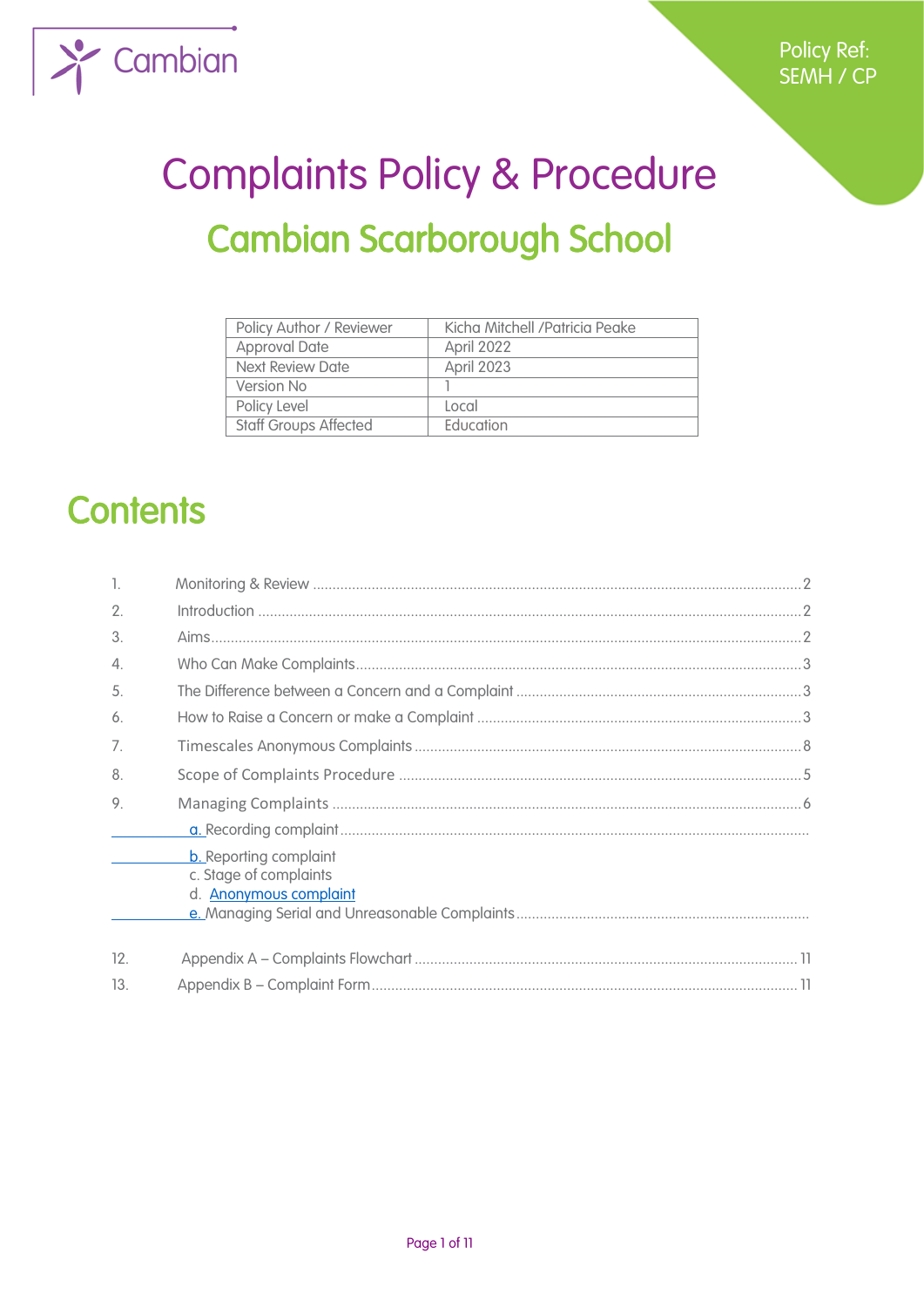

# <span id="page-1-0"></span>1. Monitoring & Review

The author will undertake a formal review of this policy & procedure for the purpose of monitoring and of the efficiency with which the related duties have been discharged, by no later one year from the date of approval shown above, or earlier if significant changes to the systems and arrangements take place, or if legislation, regulatory requirements or best practice guidelines so require.

Signed:

Palent

Patricia Peake Headteacher April 2022

# <span id="page-1-1"></span>2. Introduction

Our school aims to meet its statutory obligation when responding to complaints from parents of pupils at the school and other stakeholders.

We want you and your child to be completely satisfied with the quality of service you receive from all of us here at Scarborough School. If you are unhappy or worried about anything, then we are here to listen and help.

Rarely, despite our best efforts, things do go wrong and you may wish to raise this with us. Scarborough School takes concerns and complaints very seriously and will make every effort to resolve matters as quickly as possible. We try to resolve concerns or complaints by informal means where possible. Where this is not possible, formal complaint procedures will be followed. We understand that there may be occasions when you may wish to raise a concern formally, in which case Scarborough School will endeavour to resolve the issue through the stages outlined in this complaints procedure.

You can access the school complaints procedure via our website: [https://www.cambiangroup.com/specialist-education/our-schools/semh-schools/cambian](https://www.cambiangroup.com/specialist-education/our-schools/semh-schools/cambian-scarborough-school/reports-policies)[scarborough-school/reports-policies](https://www.cambiangroup.com/specialist-education/our-schools/semh-schools/cambian-scarborough-school/reports-policies) or, if you prefer, you can request a printed copy by calling the school on 01723 582073.

# <span id="page-1-2"></span>3. Aims

The school aims to give the complainant an opportunity to make our complaint procedure transparent and straightforward. We aim to

- Treat all complainant with respect and courtesy
- Be impartial and non- adversarial
- Address all points at issues
- Provide a prompt response
- Facilitate a full and fair investigation by independent person or panel where necessary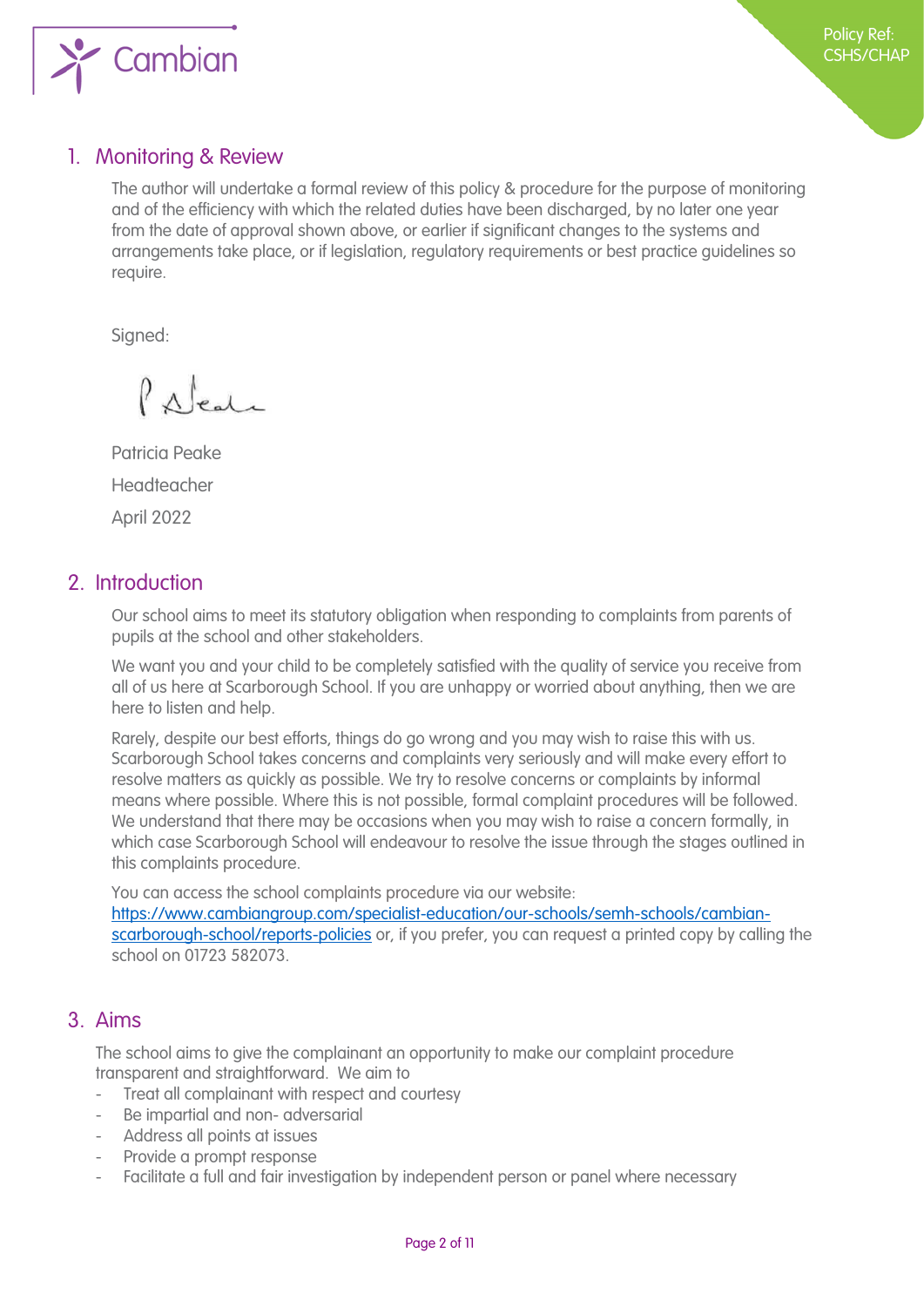

- Keep complainant informed of the progress of the complaints processes
- Be sensitive to the needs of all parties involved and make reasonable adjustments where necessary to allow
- Ensure that all decisions made are reasonable, fair, lawful, proportionate and rational
- Learn from findings and recommendations and make improvement to our school and the services we provide.

# <span id="page-2-0"></span>4. Who Can Make Complaints

Our complaints procedure is not limited to parents or carers of children and young people that are registered at Scarborough School; any person, including members of the public, may make a complaint to the school about any provision of facilities or services that we provide. The individual, group or agent making the complaint is referred to as a complainant throughout this policy

We ask all complainants to follow our procedures and cooperate with the school and treat all those involved with respect and give us a fair chance to deal with the complaint that you have raised.

Staff who wish to make a complaint are to follow the Grievance Policy (which encourages informal resolution ahead of the formal grievance process) or the Whistleblowing Policy.

# <span id="page-2-1"></span>5. The Difference between a Concern and a Complaint

A concern may be defined as: 'an expression of worry or doubt over an issue considered to be important for which reassurances are sought'.

A complaint may be defined as: 'an expression of dissatisfaction however made, about actions taken or a lack of action'.

It is in everyone's interest that concerns and complaints are resolved at the earliest possible stage. Many issues can be resolved informally, without the need to use the formal stages of the complaints procedure.

# <span id="page-2-2"></span>6. How to Raise a Concern or make a Complaint

A concern or complaint can be made in person, in writing or by telephone. Concerns may be made by a third party acting on behalf of a complainant, as long as the appropriate consents have been given.

Complaints against education staff (with the exception of the headteacher) should be made in the first instance, to the Headteacher Patricia Peake).

To support the complaints process, we have a standardised form available (please see page 9) or you may prefer to send in a letter or email.

Paper copies of the standardised complaints form are available from the school office; please ask the receptionist if you require one by calling 01723 582073 or in person or by emailing vanessa.moore@cambiangroup.com.

Please mark written complaints as Private and Confidential and for the attention of Patricia Peake. Our address to send written complaints to is:

Cambian Scarborough School, Unit 11 Plaxton Park, Cayton Low Road, Eastfield, Scarborough, North Yorkshire, YO11 3BQ.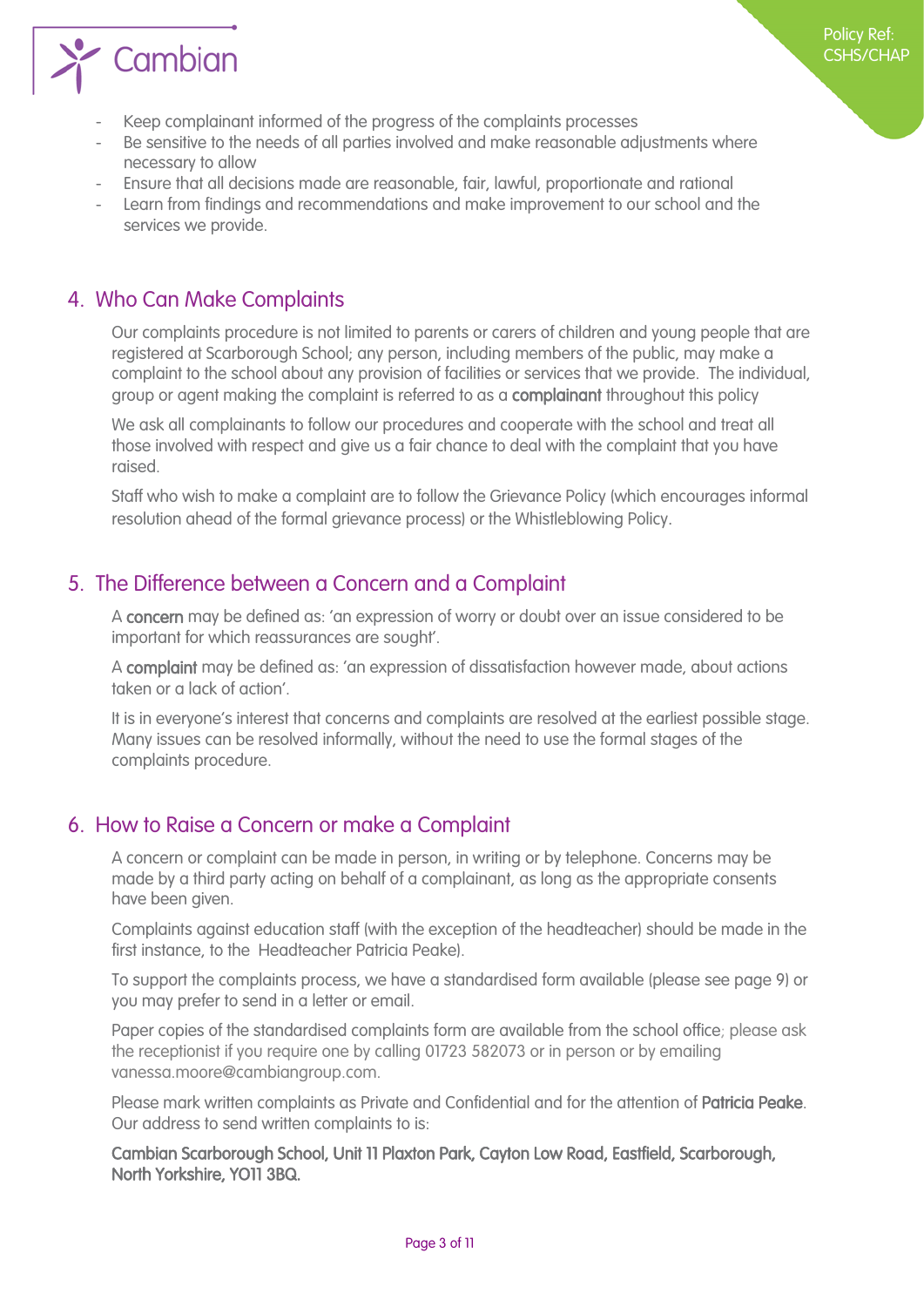

Our telephone number is 01723 582073.

Our Headteacher's email address is [patricia.peake@cambiangroup.com](mailto:patricia.peake@cambiangroup.com)

Complaints that involve or are about the headteacher should be addressed to Kicha Mitchell, SEMH Schools Lead for Education. Please mark envelopes as Private and Confidential.

Our Regional Lead's email address is [kicha.mitchell@cambiangroup.com](mailto:kicha.mitchell@cambiangroup.com)

It is advisable that complainants do not approach individual governors to raise concerns or complaints initially. They have no power to act on an individual basis and it may also prevent them from considering complaints should they need to be involved at a later stage.

We will consider making reasonable adjustments, if required, to enable complainants to access and complete the complaints procedure such as providing information in alternative formats, assisting complainants in raising a formal complaint or holding meetings in accessible locations.

There is a useful flowchart on Page 8 of this quide to help you with any questions, concerns or complaints you may have. If you have difficulty discussing a concern with a particular member of staff, we will respect your views. In such cases our headteacher; Patricia Peake, will refer you to an appropriate member of the Education team so that you can discuss your concerns in confidence. However, it may be that you would prefer the matter to be managed directly by the school, in which case the headteacher; Patricia Peake, will be available for you.

# <span id="page-3-0"></span>7. Timescales

You must raise the complaint within three months of the alleged incident or where a series of associated incidents have occurred within three months of the last of these incidents. We will consider complaints made outside of this time frame if exceptional circumstances apply.

We will respond to acknowledge your complaint within 48 hours during term time Complaints will be considered and resolved as quickly and efficiently as possible. We will consider complaints made outside of term time to have been received on the first school day after the holiday period and will acknowledge within 48 hours after first day.

As each complaint will require bespoke management, and whilst we have indicated specific timeframe within this policy they may not be practical in all case. As such, each case will be managed uniquely and within realistic timeframes. Where further investigations are necessary, revised time limits may need to be set. The complainant will be sent details of any new deadline and an explanation for the delay. It is important to note that if other bodies are investigating aspects of the complaint, for example the police, local authority, safeguarding teams or tribunals, this may impact our ability to adhere to the timescales within Cambian's Complaints Policy or result in the procedure being suspended until those public bodies have completed their investigations.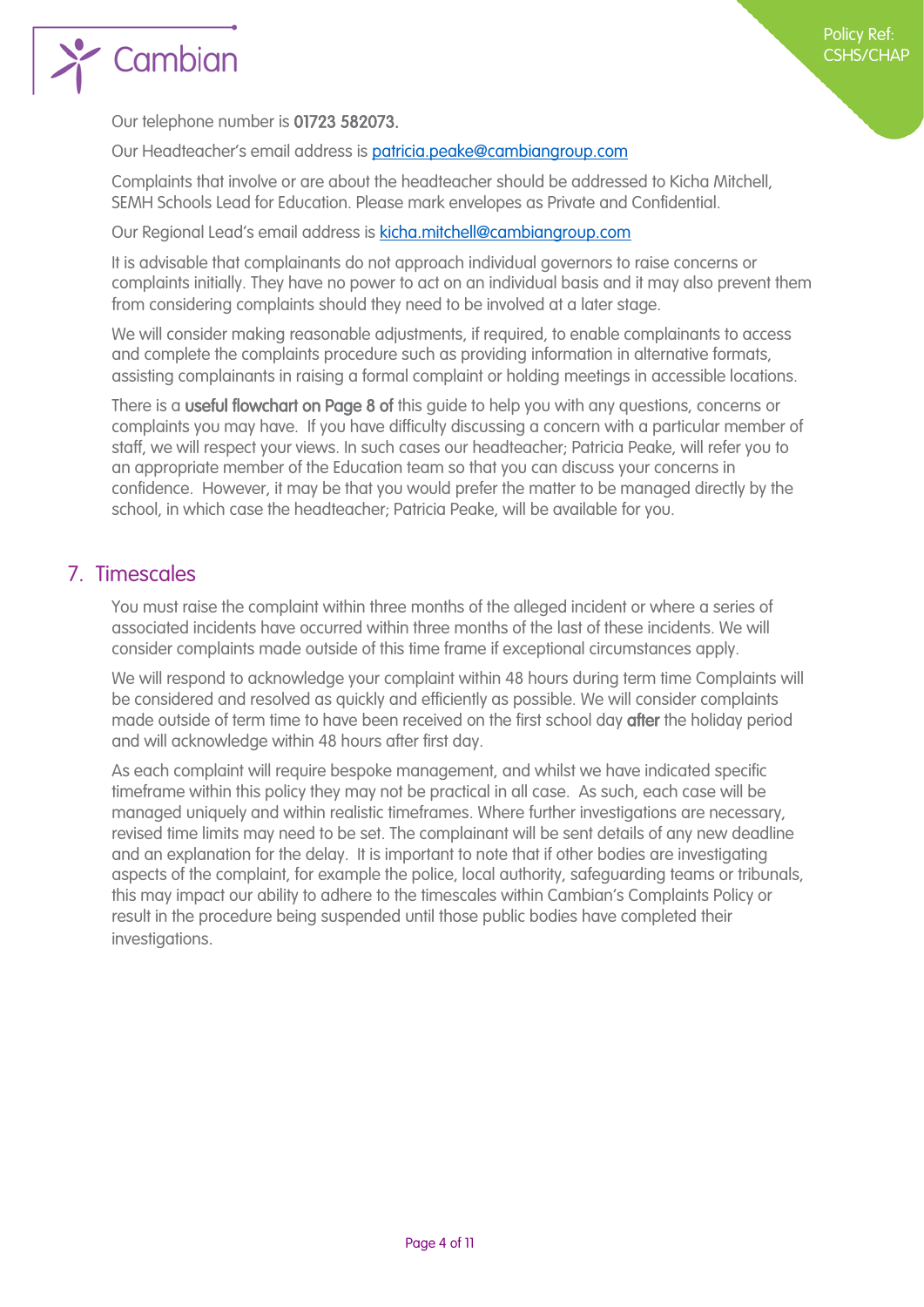

# <span id="page-4-0"></span>8. Scope of Complaints Procedure

 $\rightarrow$  Cambian

This procedure covers all complaints relating to the provision of services delivered by the school, other than complaints that are dealt with under other statutory procedures, including those listed below:

| <b>Exceptions</b>                                                             | <b>Who to Contact</b>                                                                                                                                                                                                                                                                                                                                                                                 |
|-------------------------------------------------------------------------------|-------------------------------------------------------------------------------------------------------------------------------------------------------------------------------------------------------------------------------------------------------------------------------------------------------------------------------------------------------------------------------------------------------|
| Concerns regarding admissions<br>or initial assessments prior to<br>admission | Gillian Linfoot<br>gillian.linfoot@cambiangroup.com                                                                                                                                                                                                                                                                                                                                                   |
| Matters likely to require a<br>safeguarding investigation                     | Complaints regarding specific safeguarding concerns are<br>managed under our Child Protection and Safeguarding<br>Policy and in accordance with statutory guidance.<br>If you have serious concerns, you may want to discuss these<br>directly with our Education Lead for SEMH Schools, Kicha<br>Mitchell (kicha.mitchell@cambiangroup.com) or talk to your<br>child's social worker if appropriate. |
| Permanent Exclusion from<br>school                                            | Further information about raising concerns regarding<br>permanent exclusion can be found at: www.gov.uk/school-<br>discipline-exclusions/exclusions<br>Complaints about the application of the Behaviour Policy are<br>made via our complaints procedure.                                                                                                                                             |
| Whistleblowing                                                                | We have an internal whistleblowing procedure for all of our<br>employees. This also includes temporary staff and<br>contractors.                                                                                                                                                                                                                                                                      |
| Complaint about services<br>provided by other providers                       | These should be directed to the providers of the services<br>concerned                                                                                                                                                                                                                                                                                                                                |
| <b>Staff Grievances</b>                                                       | Complaints from staff will be managed under Cambian's<br>Grievance Policy.                                                                                                                                                                                                                                                                                                                            |
| <b>Staff Conduct</b>                                                          | Complaints about staff will be dealt with under Cambian's<br>Disciplinary Policy and procedures if appropriate.<br>Complainants will not be informed of any disciplinary action<br>taken against a staff member as a result of a complaint.<br>However, the complainant will be notified if the matter is<br>being addressed.                                                                         |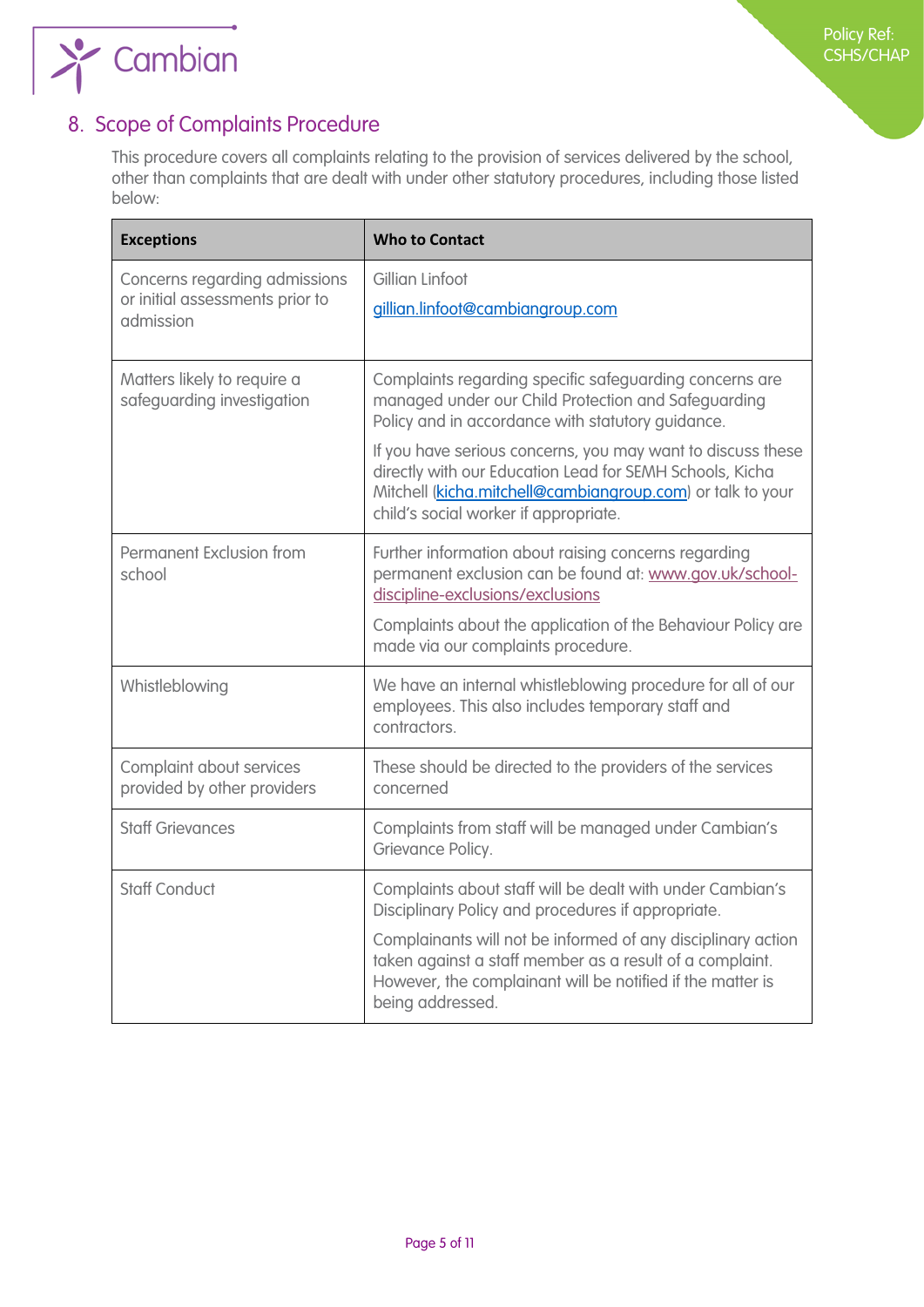

# 9. Managing Complaint

#### <span id="page-5-0"></span>9.1 Recording complaints

A written record will be kept of all complaints. This will be logged on Behaviour Watch. This complaint log and all associated documents will be confidential and restricted to Headteacher and/or complaints coordinator.

This record / log should include:

- the date that the complaint was made
- who made the complaint
- who received the complaint
- when complaint was acknowledged
- Actions taken and by whom
- findings and investigations and will
- state at what stage of the complaint has been resolved (Informal, Formal or Appeals panel)
- where the complaint was upheld or not, wholly or partially

All correspondences, statements and record in relation to each individual complaint are to be made available to Inspectors under section 109 of the 2008 Act.

#### 9.2 Reporting complaints

All complaints are to be reported to proprietors through submission of weekly Key Performance Indicators (KPI) . All formal complaints against staff should be reported to the Regional Education Lead as well as the Human Resources Business Partner.

The number of formal complaints from the preceding year should be reported on the school website.

#### 9.3 Complaint Process

#### Stage 1: Informal procedures

Complaint should raise issue as soon as possible to the relevant member of staff or headteacher as appropriate either in person, by email or telephone. If you are unclear who to complain to please ring the office. The school takes informal concerns seriously and makes every effort to resolve the matter quickly, which may involve clarification or provision of information. The school will acknowledge your complaint within 48 hours during term time and outside of term time 48 hours from the first day back. (how?) the informal stage may involve meetings with the complainant and the headteacher and those involved in the complaint. We aim to resolve within 5 school days.

If the complainant is not satisfied with the responses from the informal stage, it will be escalated to the formal complaint stage.

#### Stage 2: Formal procedures:

Formal complaint can be raised in writing (letter or email), phone or in person or by a third party acting on behalf of the complainant to the headteacher of the school. The complainant should provide details such as relevant dates, times and relevant documents and indicate what they feel would resolve the complaint. The headteacher will record date of receiving the complaint and keep a log of all actions and outcomes.

Your complaint will be investigated and the findings reported back to you within 20 school days from receipt. If it is not possible to complete the report within 20 school days, you will be kept informed of the progress and the likely completion date. When your complaint has been investigated, you will be invited to meet with the headteacher and /or the investigating manager to discuss the findings of the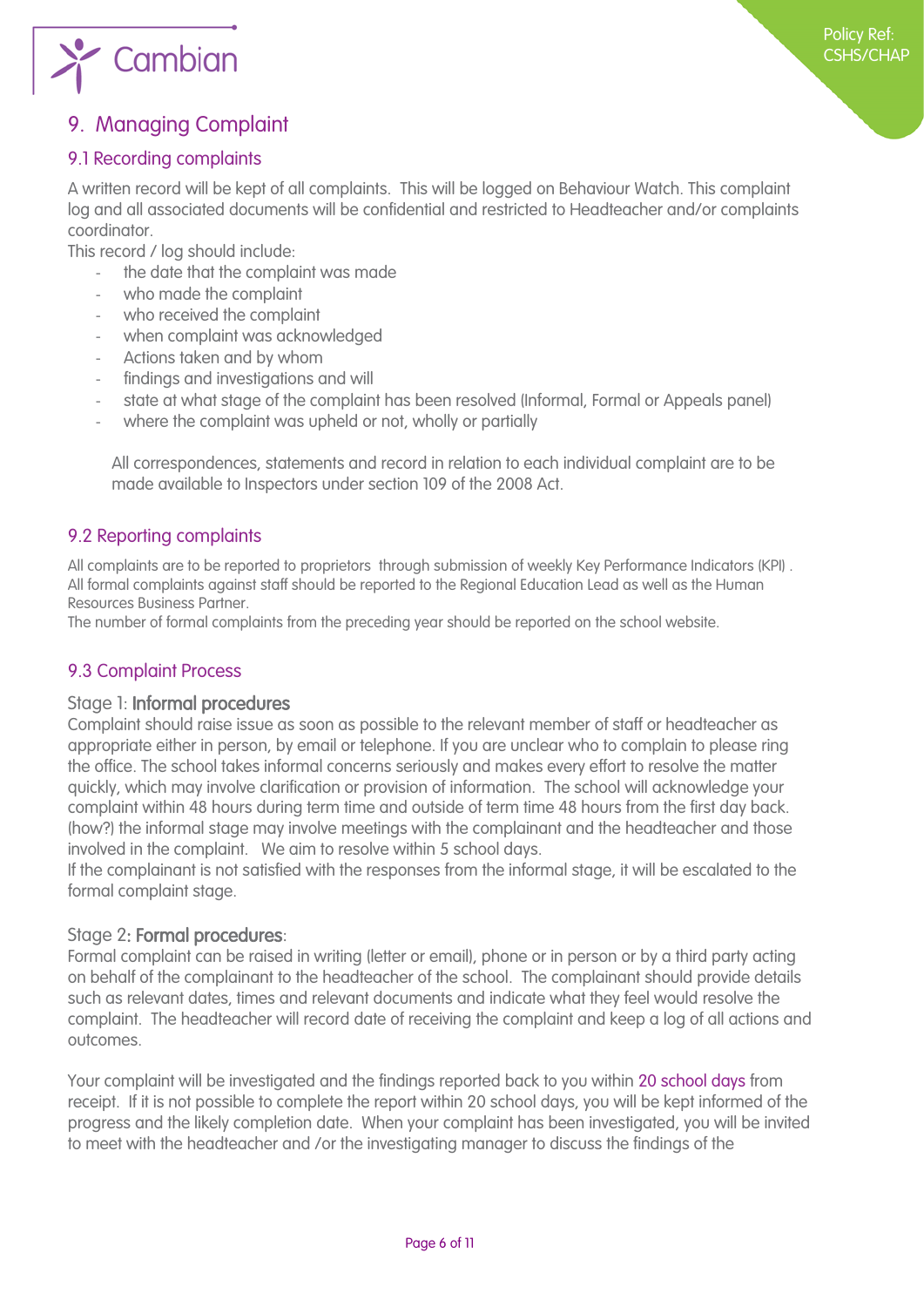

complaint. In some cases, depending on the nature of the complaint, it may be more appropriate for the complaint to be investigated by someone independent of the school.

Any Complaints against headteacher should be raised to the Education Lead for SEMH Schools Kicha Mitchell [Kicha.mitchell@cambiangroup.com](mailto:Kicha.mitchell@cambiangroup.com) in the first instance. Where the complaint has not been resolved informally, a suitable skilled and impartial senior staff not connected to the school will be appointed by the Managing Director for Education to investigate and provide findings and recommendations at the end of their investigation.

If complainant feels unable to raise concerns directly to the school, they may contact the company via the following address:

> The Cambian Group Metropolitan House 3 Darkes Lane **Hertfordshire** EN6 1AG

Upon receipt of your complaint an Operational Director will contact you

#### Stage 3: Review Panel

Where complainant is not satisfied with the response to the complaint at the formal stage, our complaints procedures makes provision for a hearing before a panel appointed by or on behalf of the proprietor. The appeal process involves a panel of three people who are not connected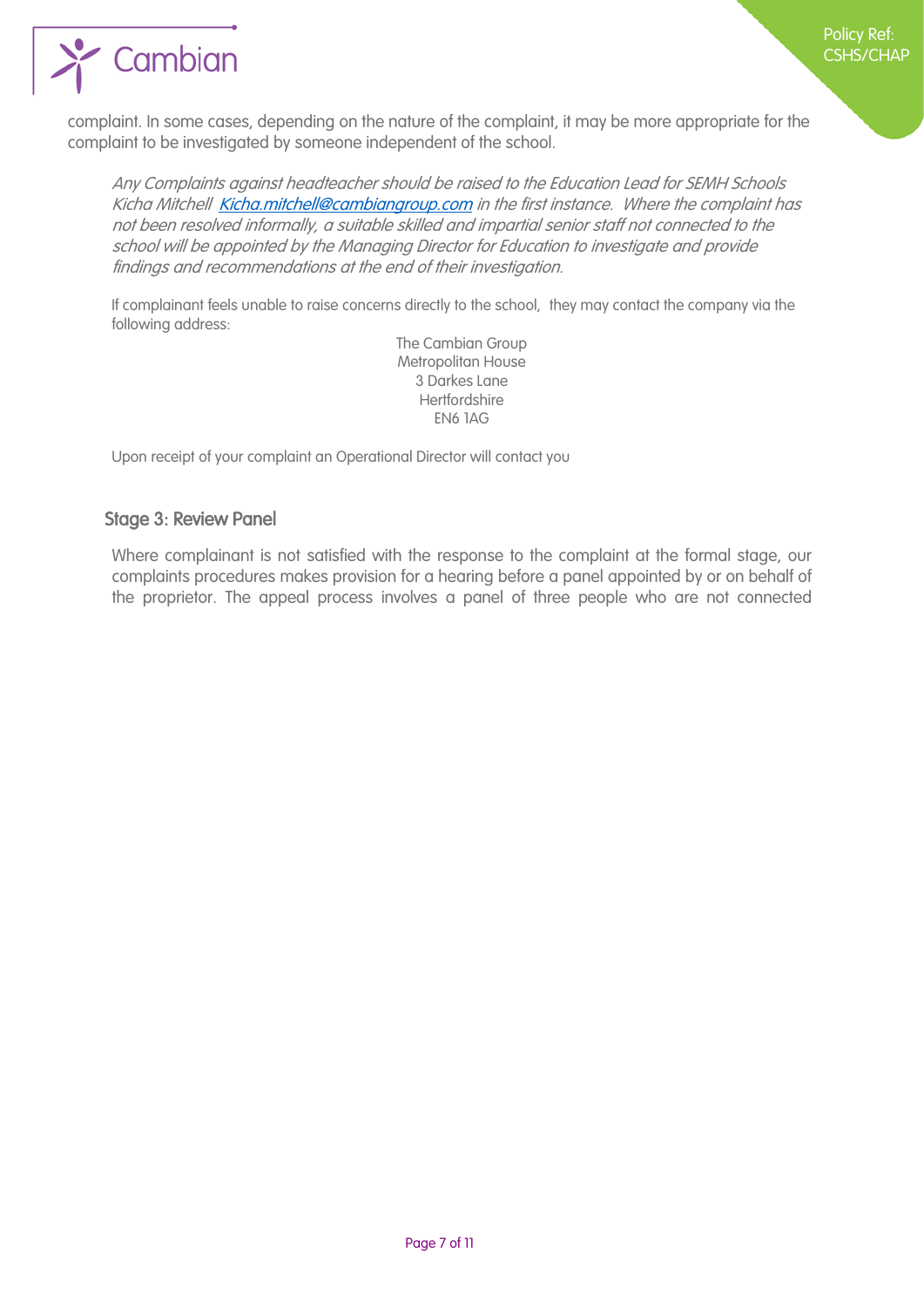$\sum$  Cambian

operationally with the school. One member of the panel is not connected or employed by Cambian Group). Cambian commissions National Youth Advocacy Service (NYAS) to provide this service.

The complainant will be invited to attend the appeal process meeting and may bring someone with you; media representative is not allowed. The meeting will be held in private; electronic recordings

of meetings and conversations are not permitted. The panel, complainant and school representative will be given the chance to reply to questions.

The findings and recommendations will be shared with the complainant, the individual who is subject of the complaints and made available to proprietors and headteacher.

The decision of the appeal process is final.

If the school has not resolved the complaint to your satisfaction, you may wish to complaint to the local authority. If the school or local authority cannot resolve the complaint, you can complaint to the Department for Education (DfE).

[Contact the Department for Education -](https://form.education.gov.uk/service/Contact_the_Department_for_Education) Contact type - DFE Online Forms

# <span id="page-7-0"></span>9.4 Anonymous Complaints

We will not normally investigate anonymous complaints. We are required to report progress updates to the complainant, which we are unable to do under such circumstances. However, if appropriate, the Headteacher or Regional Lead will determine whether the complaint warrants further investigation.

#### <span id="page-7-1"></span>10. Managing Serial and Unreasonable Complaints

Scarborough School is committed to dealing with all complaints fairly and impartially and to providing a high-quality service to those who complain. We will not normally limit the contact complainants have with our school however, we will act to protect staff from behaviours that are deemed unacceptable behaviours such as verbal or physical abusive, offensive or threatening behaviours or threats. Any behaviour that which hinders our consideration of complaints because of the frequency or nature of the complainant's contact with the school will be deemed unreasonable. This includes but is limited to:

- refusal to articulate their complaint or specify the grounds of a complaint or the outcomes sought by raising the complaint, despite offers of assistance or being unco-operative with the complaint's investigation process
- refusal to accept that certain issues are not within the scope of the complaint's procedure
- insisting on the complaint being dealt with in a manner that is not in line the complaint's procedure or good practice. or seeks an unrealistic outcome
- introducing trivial or irrelevant information which they expect to be considered and commented on and /or raises large numbers of detailed but unimportant questions and insists they are fully answered, often immediately and to their own timescales
- making unjustified complaints about staff who are trying to deal with the issues and seeks to have them replaced
- changes the basis of the complaint as the investigation proceeds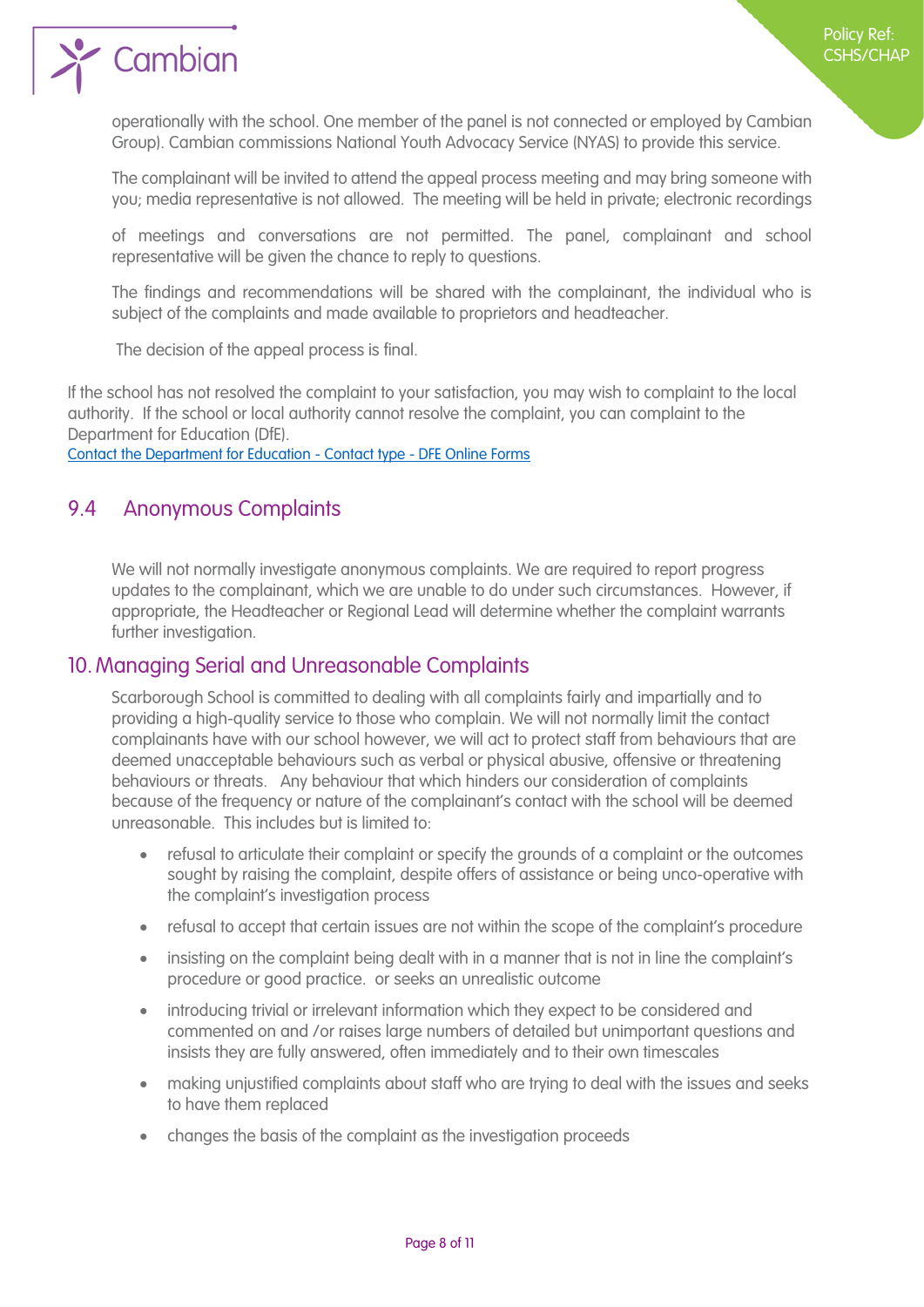

- repeatedly makes the same complaint (despite previous investigations or responses concluding that the complaint is groundless or has been addressed)
- refuses to accept the findings of the investigation into that complaint where the school's complaint procedure has been fully and properly implemented and completed
- makes excessive demands on school time by frequent, lengthy and complicated contact with staff regarding the complaint in person, in writing, by email and by telephone while the complaint is being dealt with
- makes direct and frequent contact with staff outside of school hours and expects an immediate response
- knowingly provides falsified information
- publishes unacceptable information on social media or other public forums.

Complainants should try to limit their communication with the school whilst the complaint is being progressed. It is not helpful if repeated correspondence is sent either by letter, phone, email or text as it could delay the outcome being reached.

Whenever possible, the Headteacher or Regional Lead for Education will discuss any concerns with the complainant informally before applying an 'unreasonable' marking.

If unreasonable behaviour and/or expectations continue, the Headteacher will write to the complainant explaining that their behaviour is unreasonable and respectfully ask them to reconsider their approach. For complainants who excessively contact Scarborough School, causing a significant level of disruption, we may specify methods of communication and limit the number of contacts in a communication plan; this will be reviewed after six months and the outcome shared to the complainant via letter.

In response to any serious incident of aggression or violence, we will immediately inform the police and communicate our actions in writing.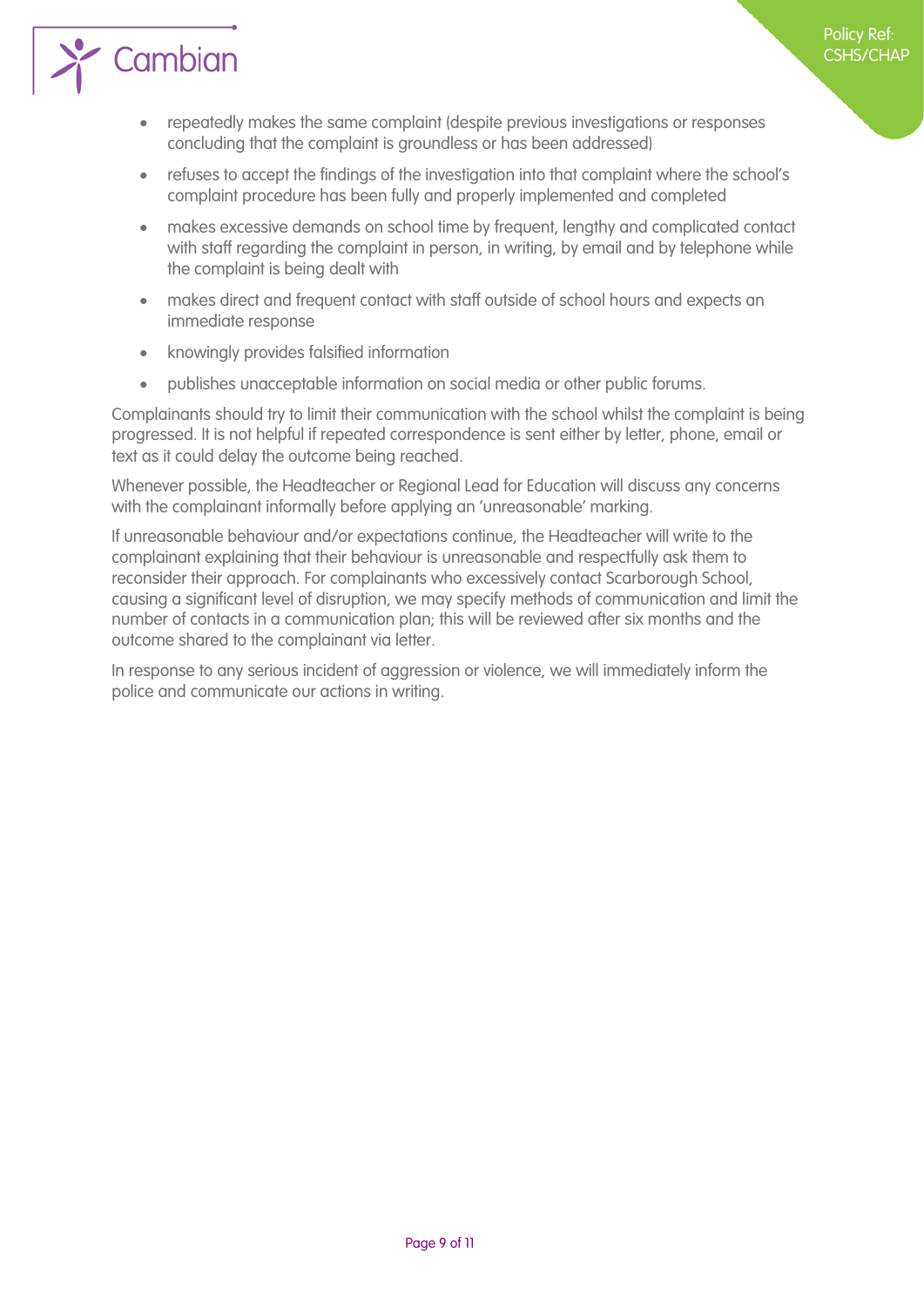

#### Who should I talk to if I have a question, concern or complaint?

# <span id="page-9-0"></span>11. Appendix A – Complaints Flowchart

#### Stage 1: Informal Stage

Speak to your child's class teacher, key worker outlining your query, comment or concern, in person, in writing or by calling 01723 582073. Headteacher, Patricia Peake

[patricia.peake@cambiangroup.com](mailto:patricia.peake@cambiangroup.com)

Timescale: Acknowledge within 48 hours during term time. Investigate and provide outcomes within 5 days

Stage 2 Formal Stage Submit in writing (by letter or email) providing details in person, in writing or by calling 01723 582073. Headteacher, Patricia Peake [patricia.peake@cambiangroup.com](mailto:patricia.peake@cambiangroup.com)

or Or if complaint is against Headteacher Write t[o Kicha.mitchell@cambiangroup.com](mailto:Kicha.mitchell@cambiangroup.com) Timescale: Acknowledge within 48 hours during term time. Investigate and findings back to you within 20 days

If complainant still feels the matter is unresolved, or if the complaint relates to the Education lead, this can be escalated to the Managing Director of Education; Andrew Sutherland for further investigation: **andrew.sutherland@cambiangroup.com** 

Timescale: to be discussed and agreed with complainant and recorded on Aim to investigate and provide outcomes within additional 10 days

Stage 3: Appeals Panel

If there is no agreed outcome to your complaint Timescale: Arranged via SEMH Education Lead and complainant and recorded on tracker Outcome: Investigation outcome to be issued to complainant within agreed timeframe. Timeframe recorded on tracker

A panel of three people who are not connected operationally with the service (one of whom is not connected or employed by Cambian Group- National Youth Advocacy Service You will be invited to attend the appeal process and may bring someone with you Timescale: Complainant will be given reasonable notice for attending Appeals meeting

> If complainant feels unable to raise concerns directly to the school, they may contact the company via the following address: The Cambian Group Metropolitan House 3 Darkes Lane **Hertfordshire** EN6 1AG

> Upon receipt of your complaint an Operational Director will contact you